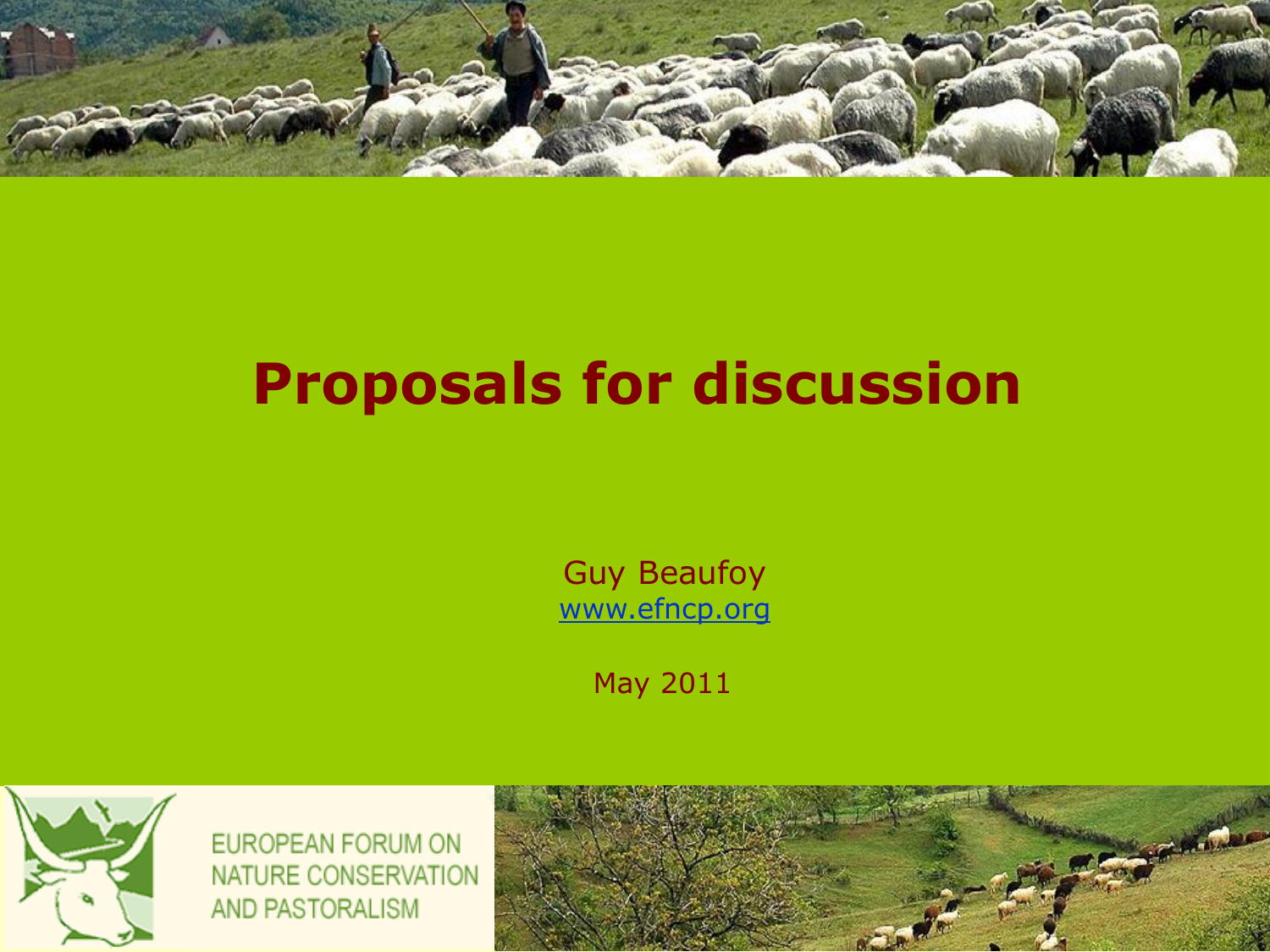### **Permanent pasture definition for CAP – proposed wording**

*Land used to grow grasses or other herbaceous forage naturally (self-seeded) or through cultivation (sown) and that has not been ploughed or reseeded included in the crop rotation of the holding for five(?) years or longer*

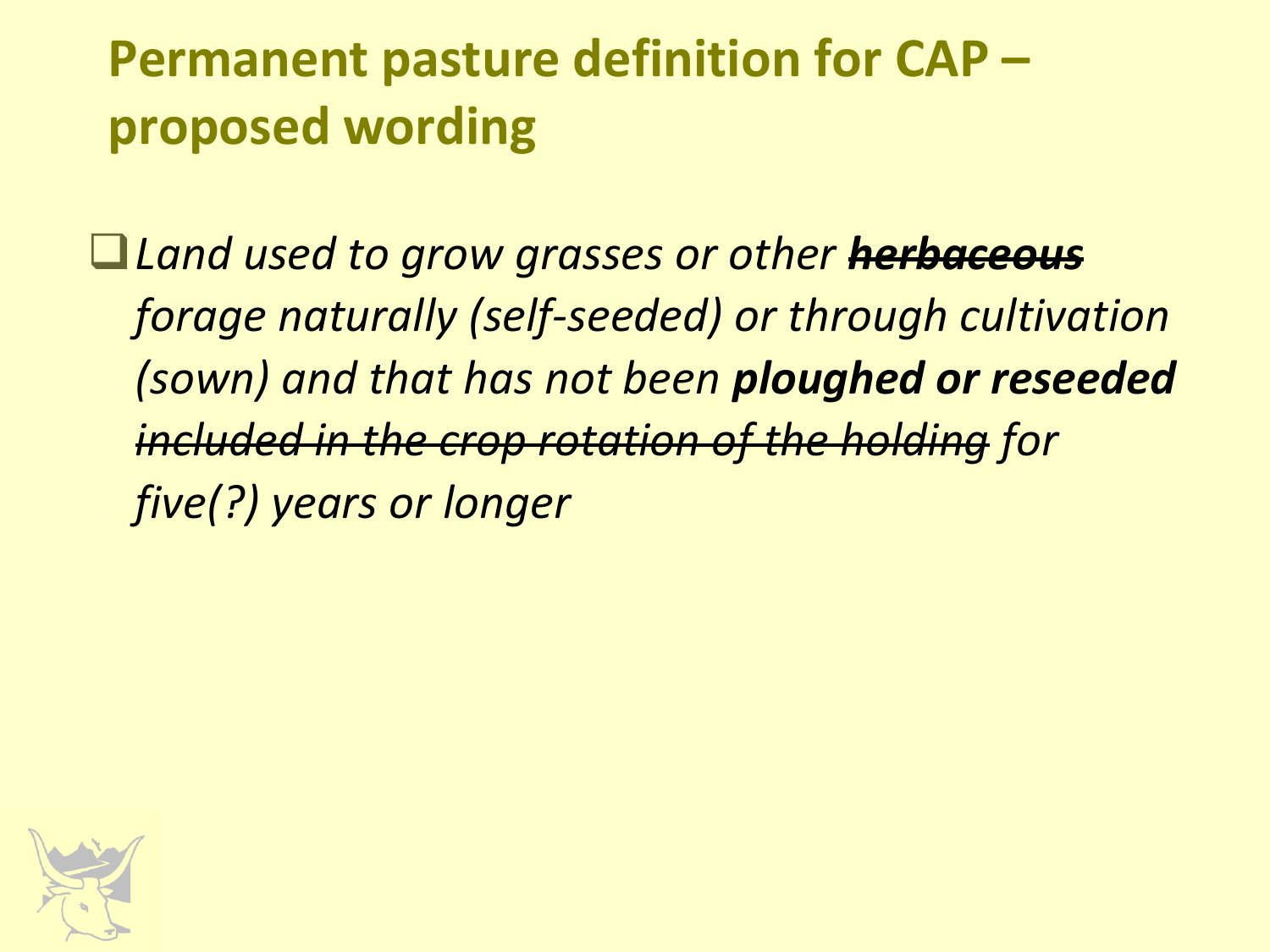### **Eligibility criteria for CAP direct payments**

- $\Box$  No quantified rules at EU level, for example on tree density, shrub cover, hedge width
- $\Box$  Land and features should be eligible if under minimum level of active use to be defined by national authorities in accordance with local conditions
- $\Box$  State of vegetation should be part of check list to determine if use and maintenance are sufficient
- ■But *presence* of certain types of vegetation should not *a priori* be sufficient to determine ineligibility

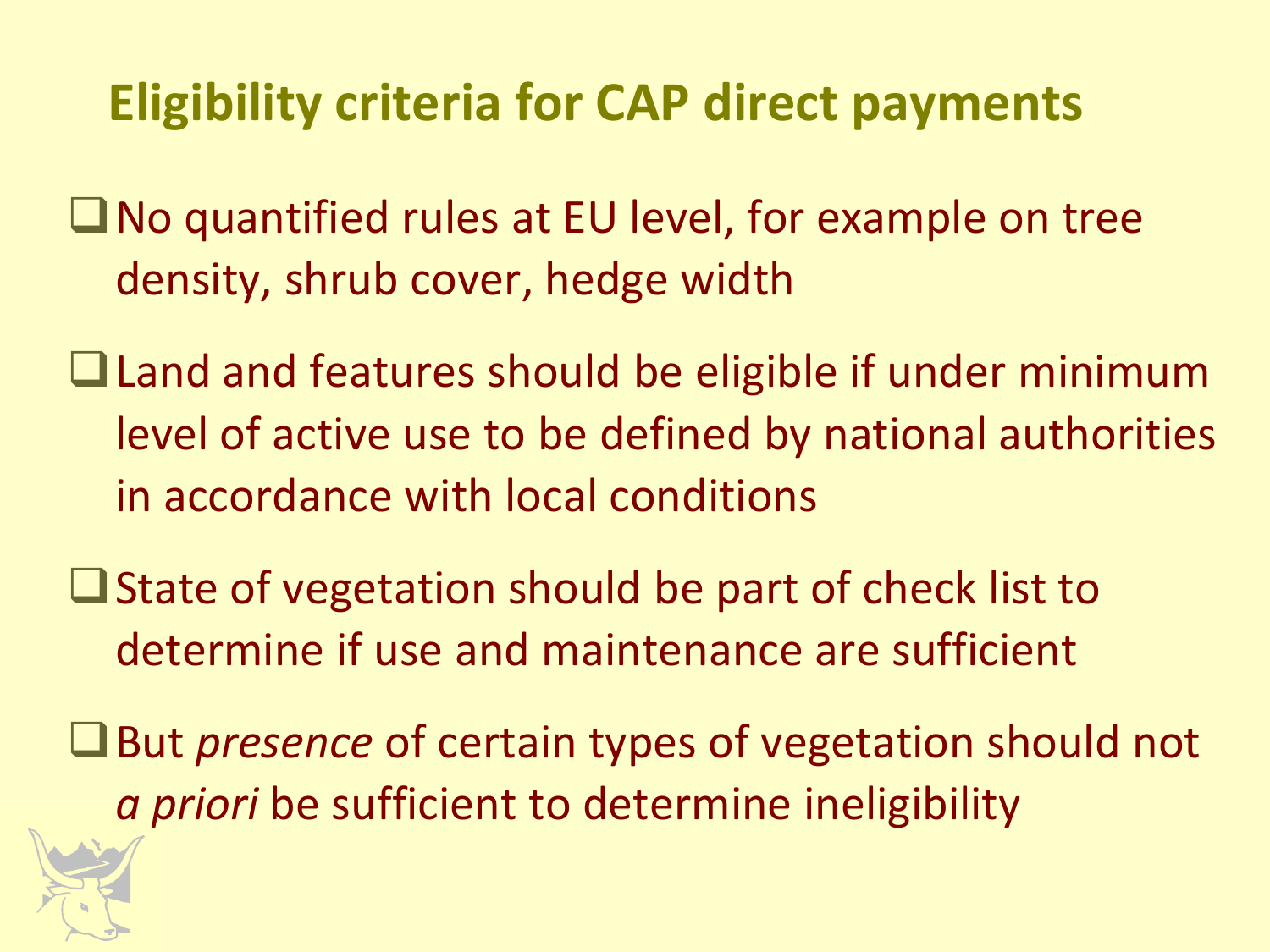#### **Eligibility criteria for CAP direct payments**

■ Pro-rata reductions of eligible area should be ONLY for elements that are completely separate from farming of the land, e.g. bare rocks and roads are separate, tree canopy in wood pastures is not.

Simple and effective mechanisms are needed to allow an increase in the area of eligible land, where farmers claim that land is in active use.

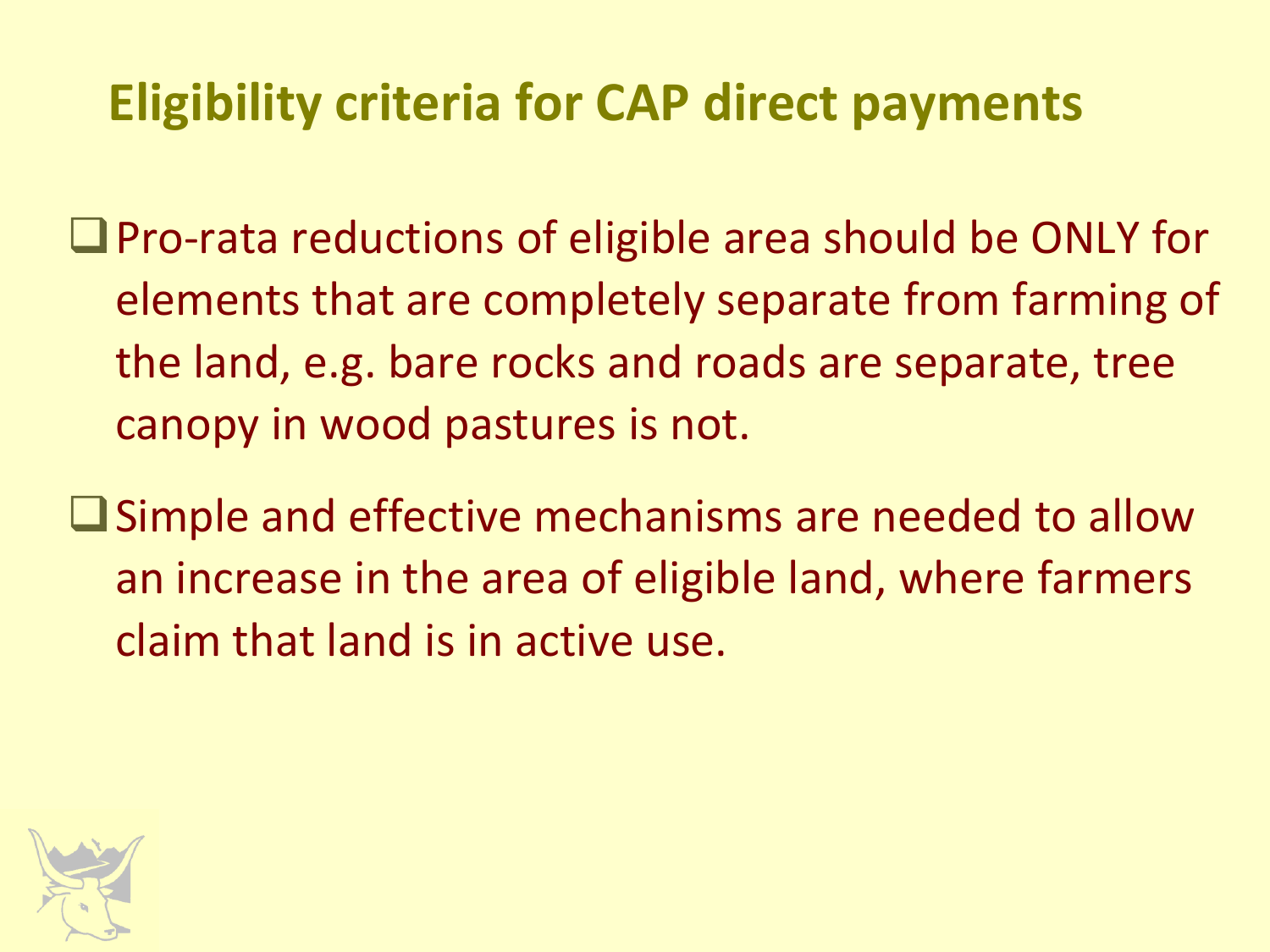### **GAEC minimum maintenance and avoiding deterioration of habitats**

■ Rules on « unwanted vegetation » should NOT be obligatory for Member States

 $\Box$  Rules on minimum maintenance and habitat quality SHOULD be obligatory, in terms of grazing pressure, mowing, habitat condition

Vegetation type and structure are useful indicators, especially *evolution* of vegetation, but not simple presence or absence of species

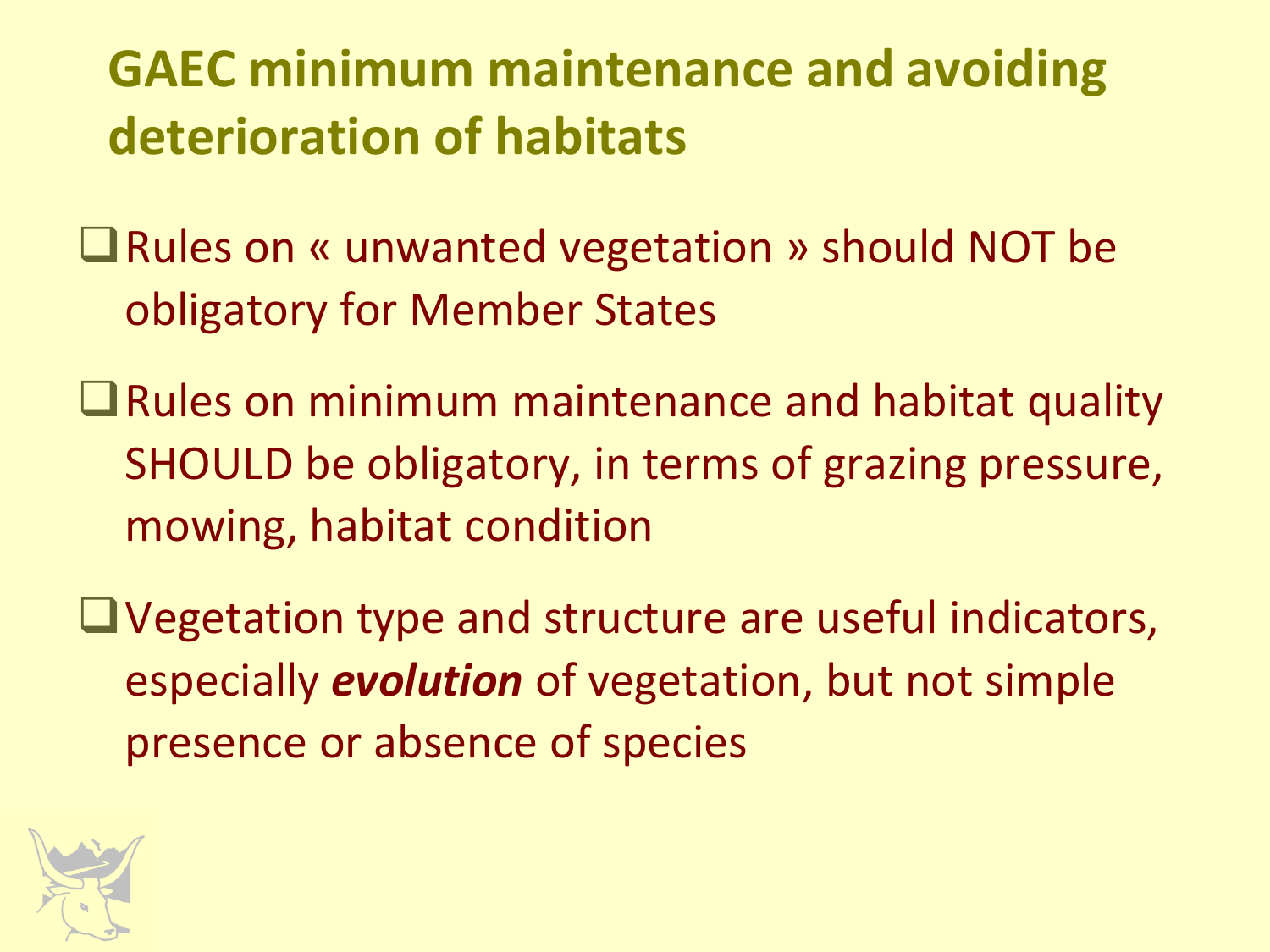### **If a parcel has shrubs and trees that raise questions for authorities, IT IS BETTER TO:**

Allow time for farmer to correct the condition of the land, under GAEC (with time and advice)

 $\Box$  Rather than exclude this land from payments and penalise farmer's application under eligibility rules

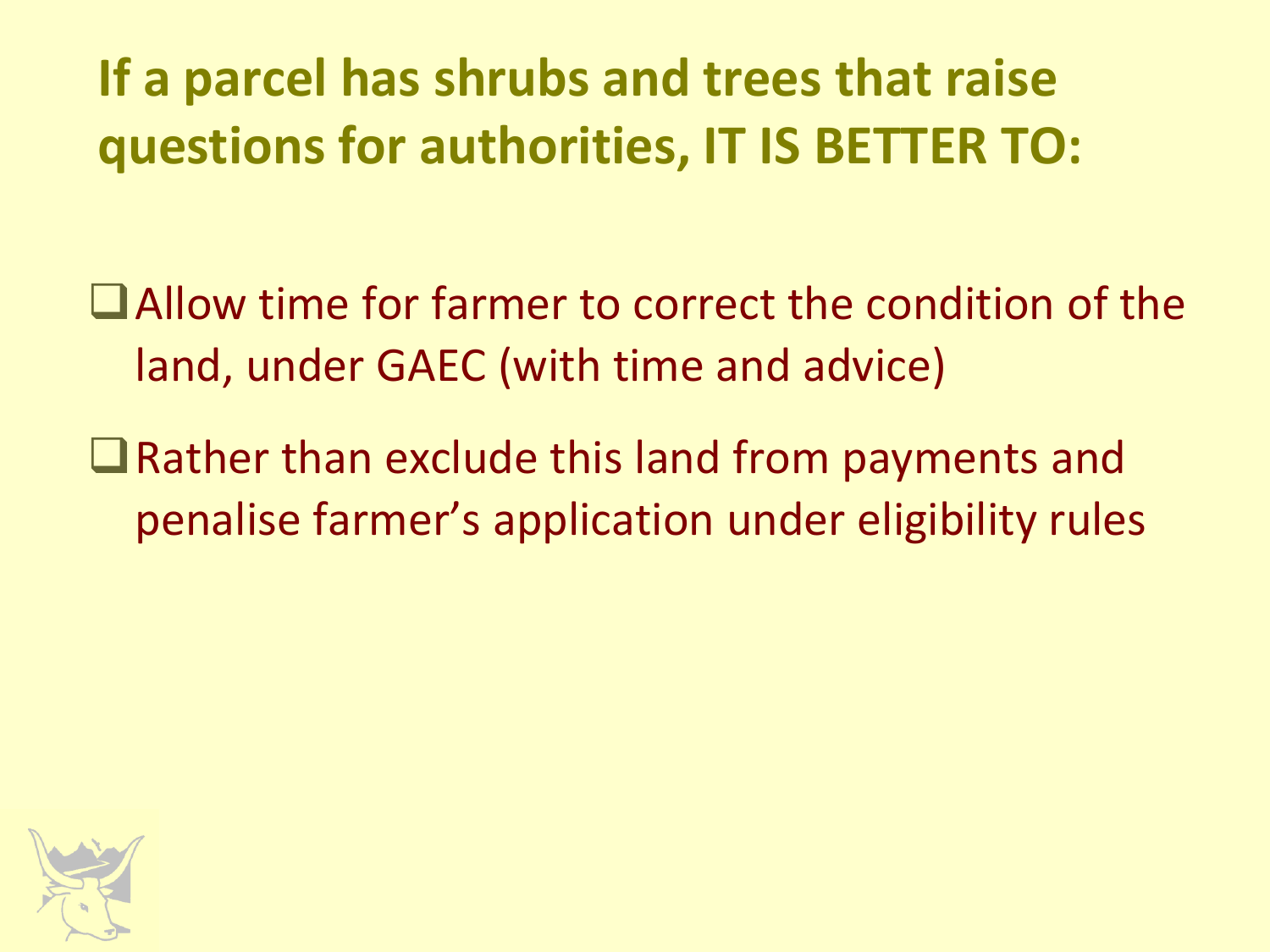#### **Control of permanent pasture area - ratio to UAA**

- All Member States to establish an accurate baseline extent of permanent pasture including all extensive types, and land not included in payment claims
- $\Box$  Exclude PP that has been reseeded within 5 years
- Monitor trends at an appropriate regional level (national level can hide « movements » of PP)

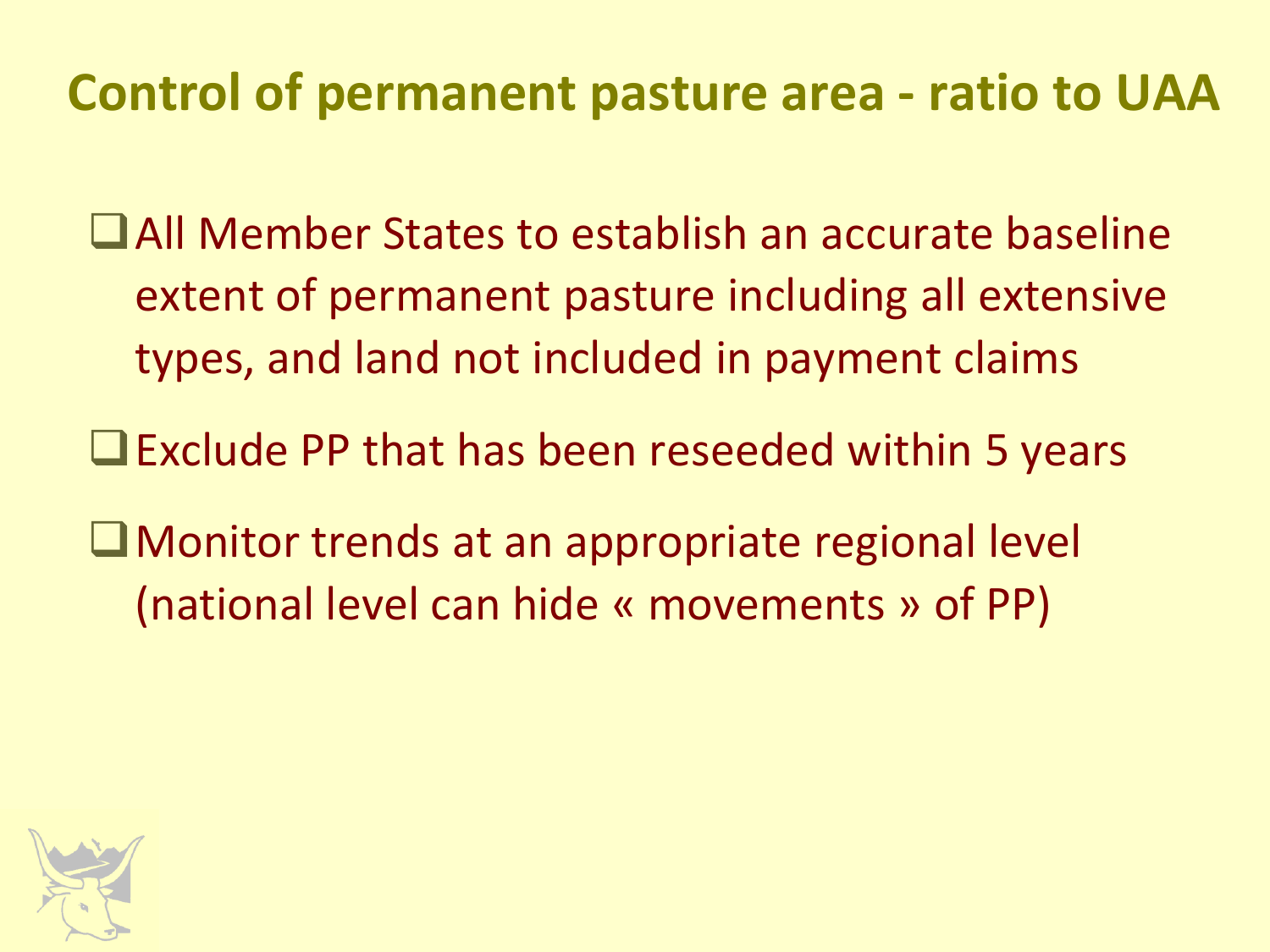## **Pillar 1 « greening » options for permanent pasture (PP)**

- □Intensive PP can be included in « agronomic package » for all farmers, alongside crop rotation, soil cover, buffer strips, etc.
- $\Box$  PP of most environmental value needs an economic incentive for maintaining in low-intensity use.
- $\Box$ Introduce Pillar 1 top-up payment for these permanent pastures, obligatory for Member State to implement, voluntary for farmers.

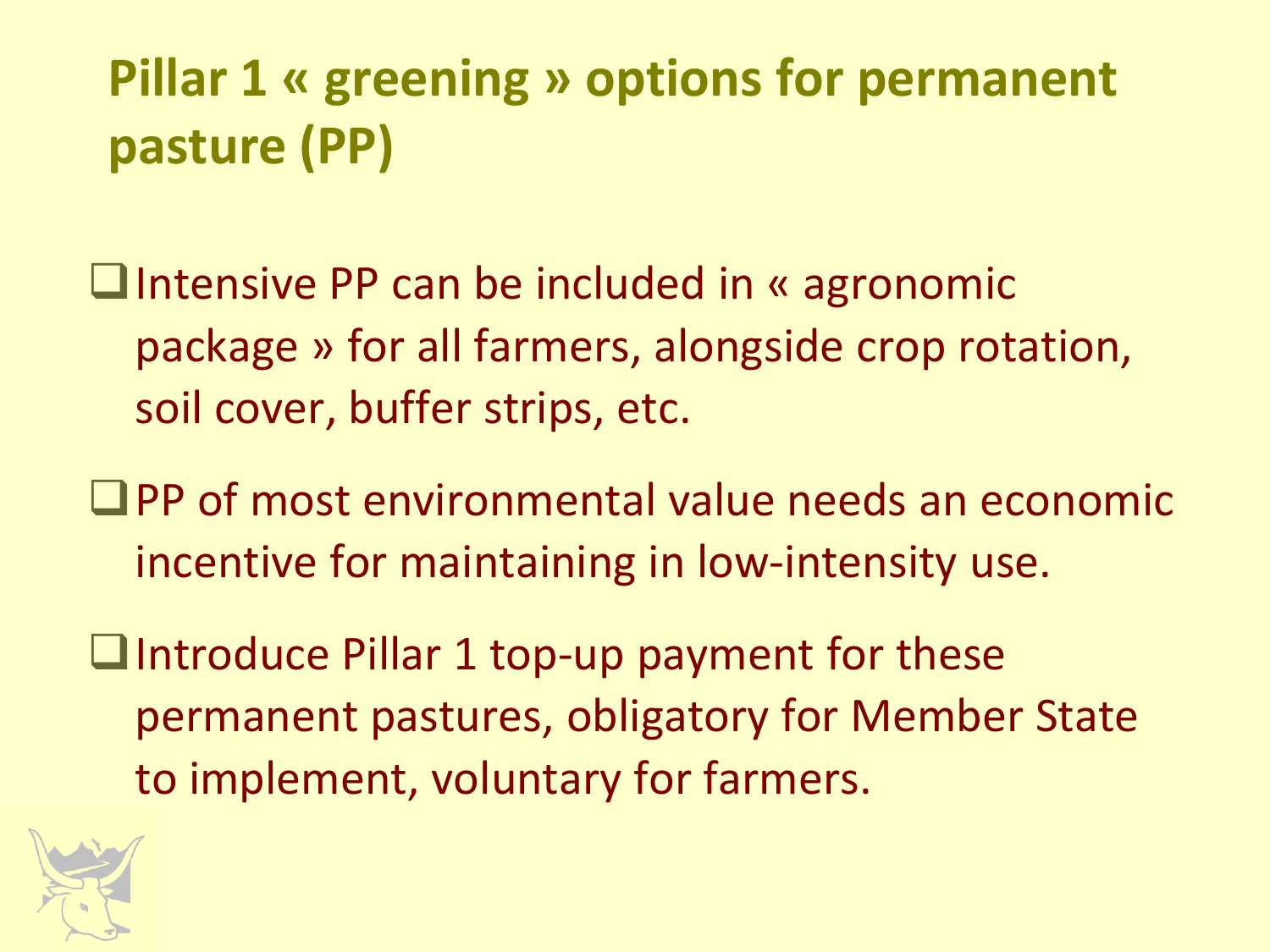### **Pillar 1 top-up for permanent pasture – conditions for farmer**

- ■No ploughing or reseeding (light surface harrowing allowed to control weeds and pests)
- $\square$  No inorganic fertiliser application (possible derogation up to 50kg N/ha for meadows)
- Minimum management requirement to maintain environmental value to be defined by Member State (may vary according to type of vegetation)
- **Q**Option for Member States to apply maximum livestock density per hectare of forage.